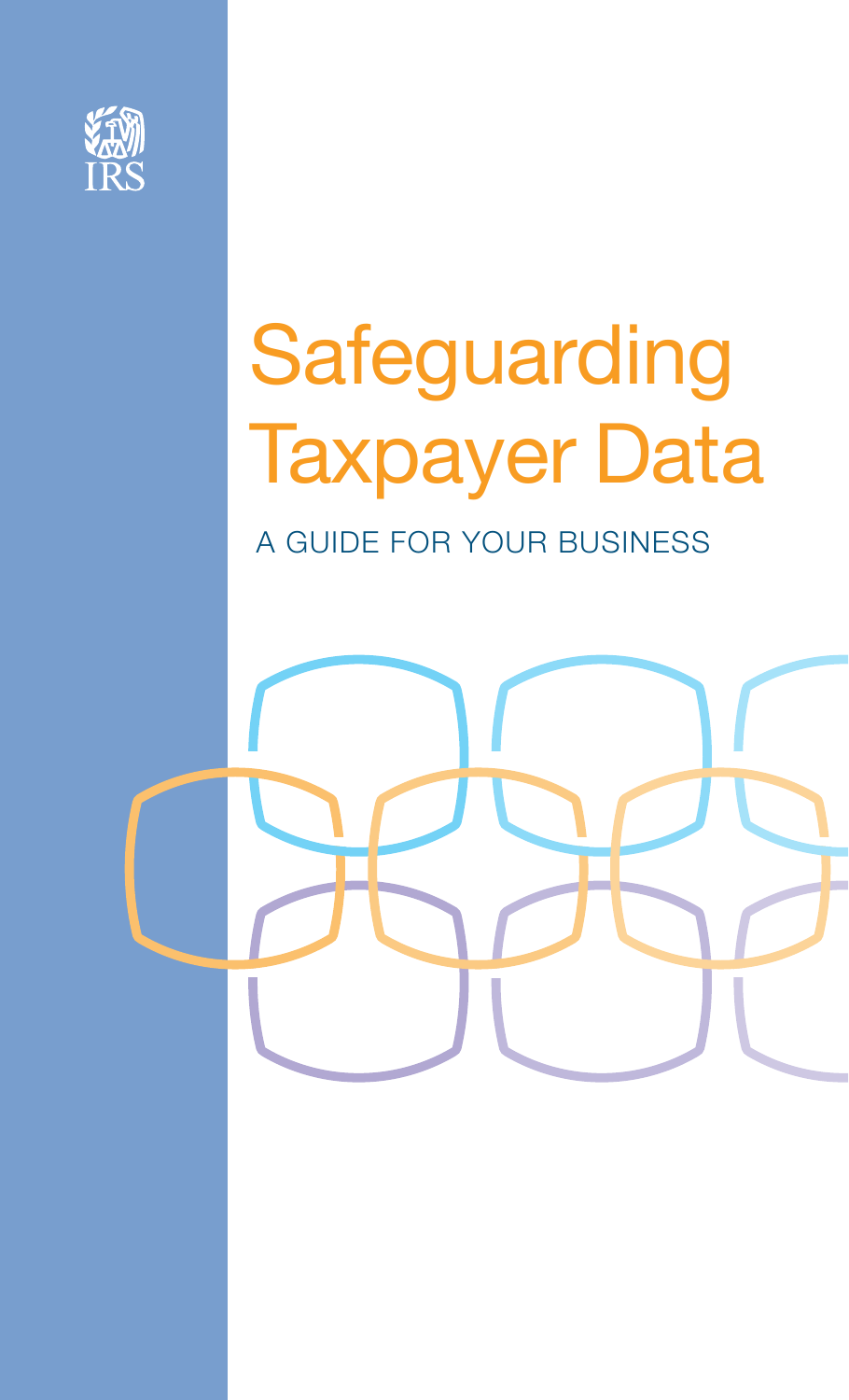# **Contents**

### **[Introduction](#page-2-0)**

| Safeguarding Taxpayer Data3                   |
|-----------------------------------------------|
| <b>Protect Your Clients; Protect Yourself</b> |
|                                               |
|                                               |
|                                               |
|                                               |
|                                               |

### **[Be on Guard](#page-7-0)**

| Guard Against Phishing Emails 10 |  |
|----------------------------------|--|
|                                  |  |

### **[Report and Respond](#page-10-0)**

| Report Data Loss to IRS/States11         |  |
|------------------------------------------|--|
| Respond and Recover from a Data Loss  12 |  |

### **[Comply with the FTC Safeguards Rule](#page-12-0)**

| Understand the FTC Safeguards Rule 13    |  |
|------------------------------------------|--|
| Comply with the FTC Safeguards Rule13    |  |
| Use the Safeguards Rule Checklist 14     |  |
| Employee Management and Training14       |  |
|                                          |  |
| Detecting and Managing System Failures16 |  |
|                                          |  |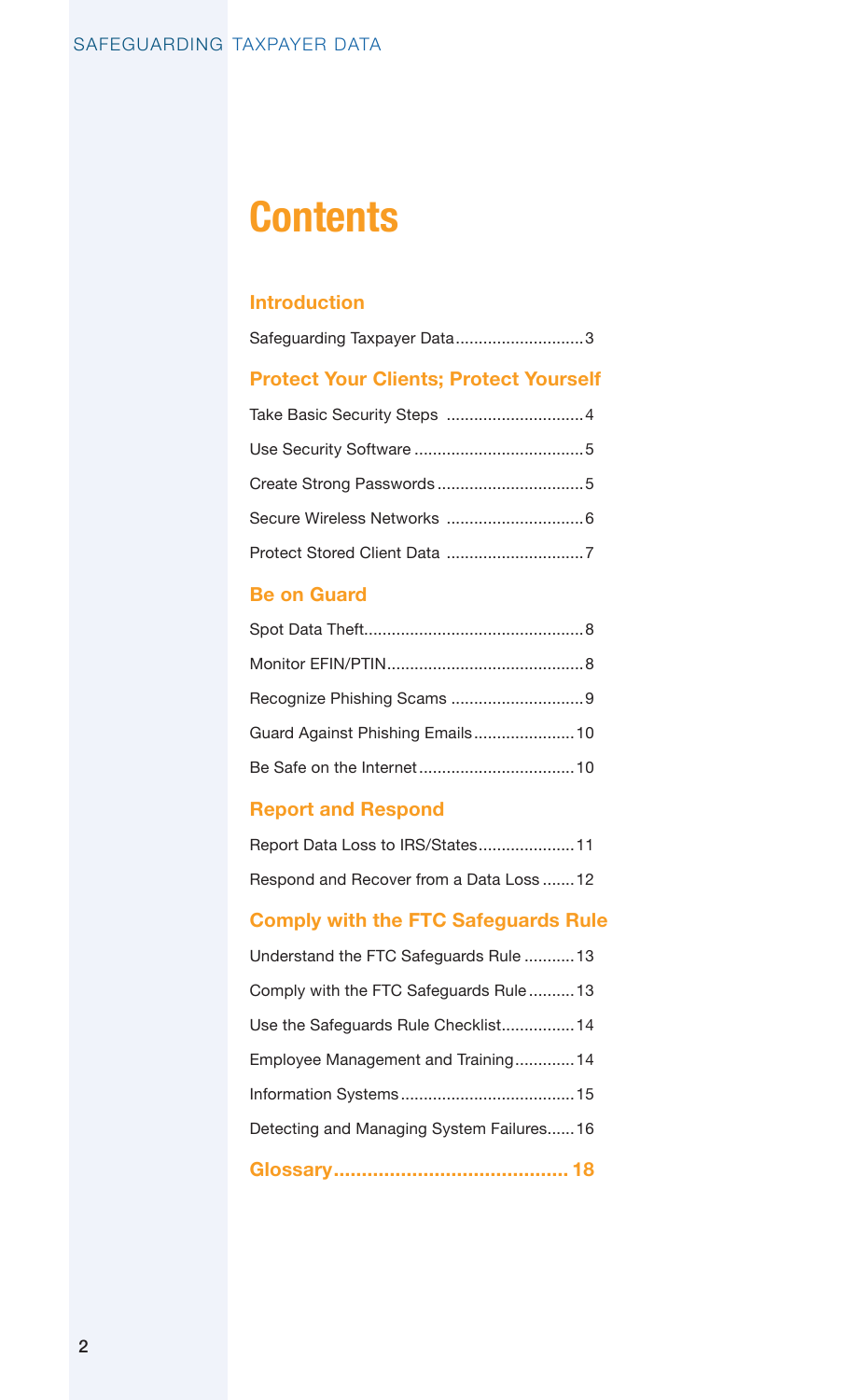# <span id="page-2-0"></span>**Introduction - Safeguarding Taxpayer Data**

Combatting today's cybercriminals takes all of us working together. The Internal Revenue Service works with state tax agencies and the tax industry to fight these 21st century identity thieves. After forming the Security Summit and enacting a series of safeguards, the partners are making inroads. But, there's more work to be done.

Data thefts at tax professionals' offices are on the rise. As the Security Summit makes progress, identity thieves need more taxpayer data to file fraudulent tax returns. And they have placed tax practitioners firmly in their sights. Data security is now a necessity for every tax professional, whether a partner in a large firm or a sole practitioner, and every Authorized IRS e-File Provider. Every employee, both professional and administrative staff, should be educated about security threats and safeguards. Everyone has a role to play in protecting taxpayer information.

Protecting taxpayer data is the law. Federal law gives the Federal Trade Commission authority to set data safeguard regulations for various entities, including professional tax return preparers. According to the FTC Safeguards Rule, tax return preparers must create and enact security plans to protect client data. Failure to do so may result in an FTC investigation. Online providers also must follow the six security and privacy standards in [Publication 1345](https://www.irs.gov/pub/irs-pdf/p1345.pdf), Handbook for Authorized IRS e-file Providers of Individual Income Tax Returns.

Protecting taxpayer data is good business. Data security can protect your business as well as your clients. A theft may also mean a loss of reputation, a loss of clients or a loss of money. Consider engaging security professionals for assistance or check with your professional liability carrier about data theft coverage.

This guide seeks to help tax professionals to:

- understand basic security steps and how to take them;
- recognize the signs of data theft and how to report data theft;
- respond and recover from a data loss;
- understand and comply with the FTC Safeguards Rule.

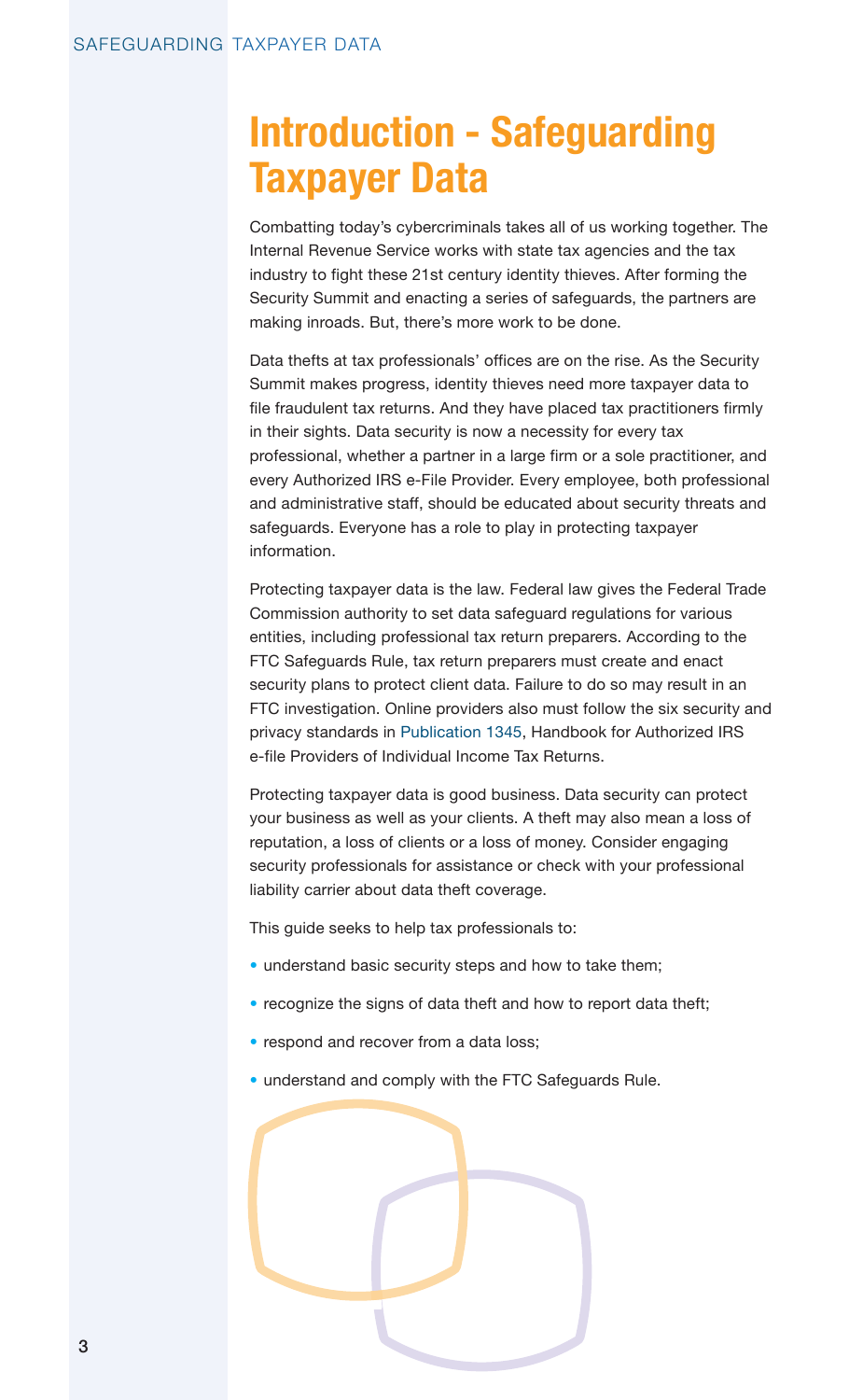# <span id="page-3-0"></span>**Protect Your Clients; Protect Yourself**

### Take Basic Security Steps

Here are some basic security steps that tax professionals can take today to make their clients' data and their businesses safer:

- Learn to recognize phishing emails, especially those pretending to be from the IRS, e-Services, a tax software provider or cloud storage provider. Never open an embedded link or any attachment from a suspicious email.
- Create a data security plan using IRS [Publication 4557,](https://www.irs.gov/pub/irs-pdf/p4557.pdf) Safeguarding Taxpayer Data, and [Small Business Information Security – The](http://nvlpubs.nist.gov/nistpubs/ir/2016/NIST.IR.7621r1.pdf)  [Fundamentals](http://nvlpubs.nist.gov/nistpubs/ir/2016/NIST.IR.7621r1.pdf), by the National Institute of Standards and Technology.
- Review internal controls:
	- Install anti-malware/anti-virus security software on all devices (laptops, desktops, routers, tablets and phones) and keep software set to automatically update.
	- Use strong passwords of 8 or more characters, use different passwords for each account, use special and alphanumeric characters, use phrases, password protect wireless devices and consider a password manager program.
	- Encrypt all sensitive files/emails and use strong password protections.
	- Back up sensitive data to a safe and secure external source not connected fulltime to a network.
	- Make a final review of return information especially direct deposit information - prior to e-filing.
	- Wipe clean or destroy old computer hard drives and printers that contain sensitive data.
	- Limit access to taxpayer data to individuals who need to know.
	- Check IRS e-Services account weekly for number of returns filed with EFIN.
- Report any data theft or data loss to the appropriate IRS Stakeholder [Liaison](https://www.irs.gov/businesses/small-businesses-self-employed/stakeholder-liaison-local-contacts).
- Stay connected to the IRS through subscriptions to e-News for Tax [Professionals](https://www.irs.gov/e-file-providers/join-e-news-for-tax-professionals), [QuickAlert](https://www.irs.gov/e-file-providers/subscribe-to-quick-alerts)s and [Social Media](https://www.irs.gov/newsroom/irs-new-media-1).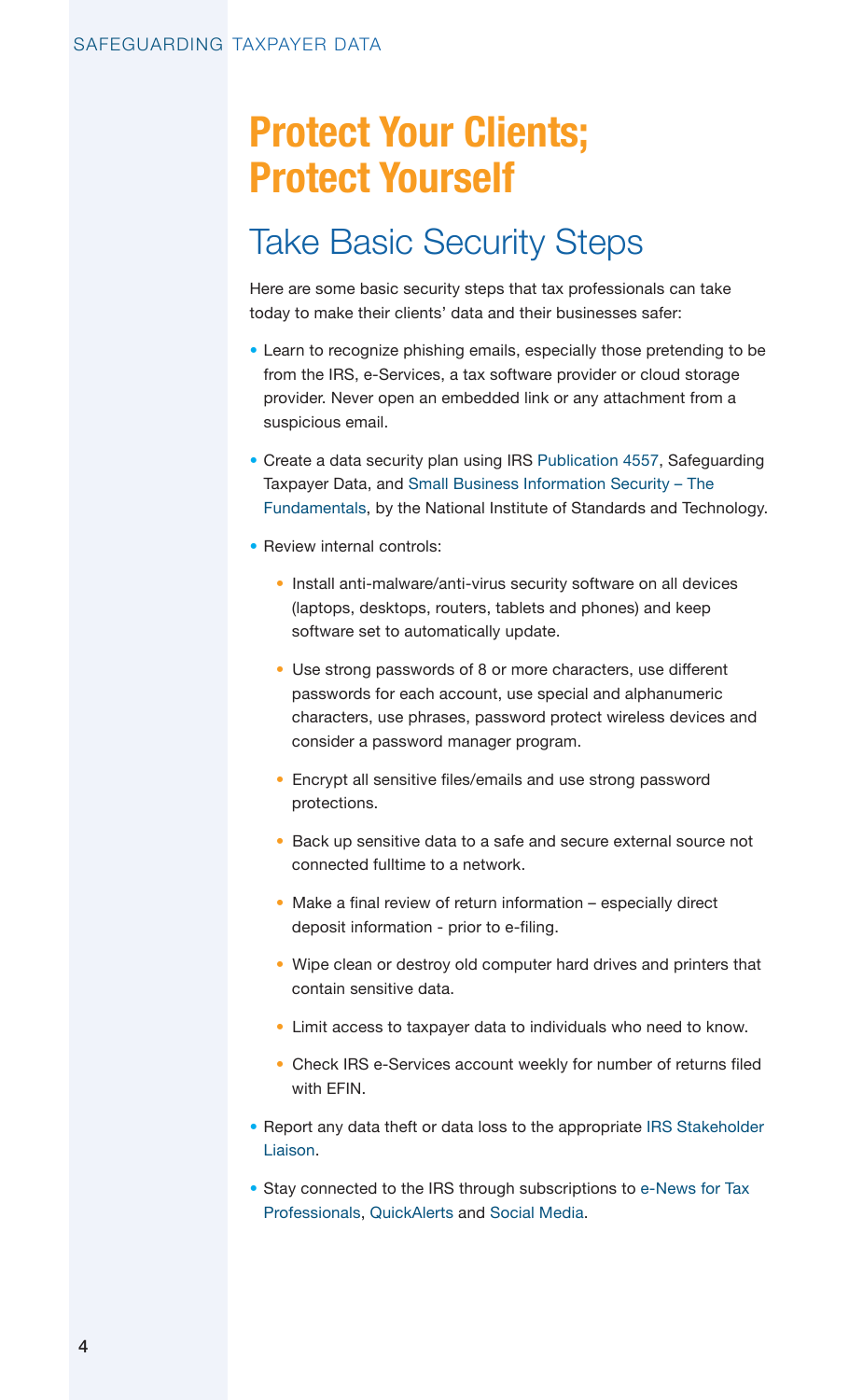### <span id="page-4-0"></span>Use Security Software

- A fundamental step to data security is the installation and use of security software on your computers. Here are the various types of security software you need and their purpose:
- Anti-virus prevents bad software, such as malware, from causing damage to a computer.
- Anti-spyware prevents unauthorized software from stealing information that is on a computer or processed through the system.
- Firewall blocks unwanted connections.
- Drive Encryption protects information from being read on computers, tablets, laptops and smart phones if they are lost, stolen or improperly discarded.

Both Windows and Mac operating systems come with factory-installed security software and with encryption technology. Both operating systems also come with built-in firewall protection, which you should enable unless your anti-virus software includes a firewall feature. Or, you also may separately purchase security software that offers a suite of protections.

For product recommendations, check with colleagues, professional associations or, for those who have data theft insurance protection, the insurance carrier. Never select "security software" from a pop-up advertisement while surfing the web. Download security software only from the chosen vendor's site.

Set security software to update automatically. This step is critical to ensuring the software has the latest protections against emerging threats. For additional safety, ensure that your internet browser (Google, MS EDGE, Firefox, Safari, etc.) is set to update automatically so that it remains secure.

### Create Strong Passwords

It is critical that all tax practitioners establish strong, unique passwords for all accounts, whether it's to access a device, tax software products, cloud storage, wireless networks or encryption technology. Here's how to get started:

- Use a minimum of eight characters; longer is better.
- Use a combination of letters, numbers and symbols, i.e., ABC, 123, !@#.
- Avoid personal information or common passwords; opt for phrases.
- Change default/temporary passwords that come with accounts or devices, including printers.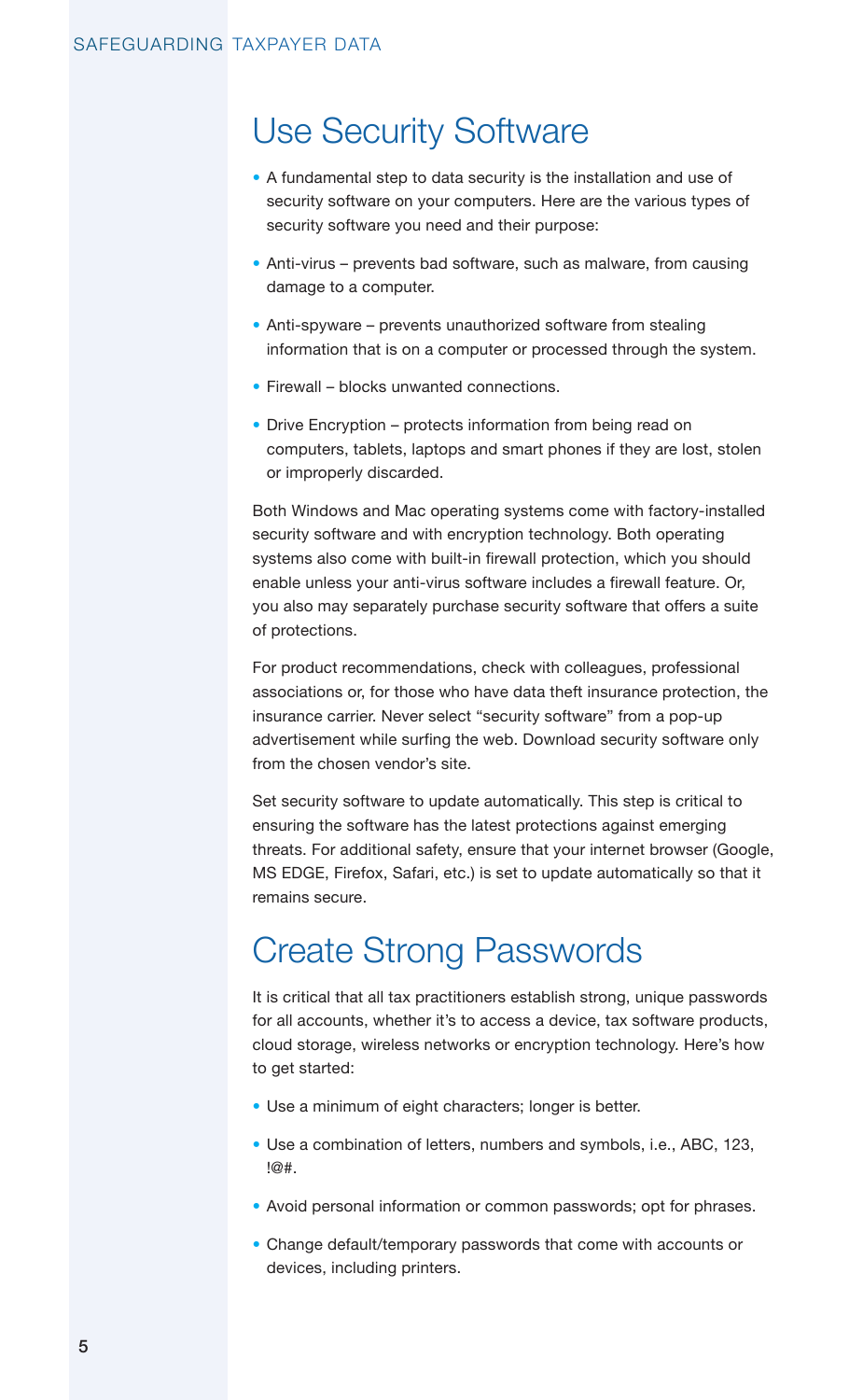- <span id="page-5-0"></span>• Do not reuse passwords, e.g., changing Bgood!17 to Bgood!18 is not good enough; use unique usernames and passwords for accounts and devices.
- Do not use your email address as your username if that is an option.
- Store any password list in a secure location such as a safe or locked file cabinet.
- Do not disclose your passwords to anyone for any reason.
- Use a password manager program to track passwords, but protect it with a strong password.

Whenever it is an option, a multi-factor authentication process for returning users should be used to access accounts. Some providers of tax software products for tax professionals offer two-factor or even three-factor authentication. Use the most secure option available, not only for your tax software, but other products such as email accounts and storage provider accounts. An example of two-factor authentication: you must enter your credentials (username and password) plus a security code sent as a text to your mobile phone before you can access an account.

If hosting your own website, also consider some other form of multifactor authentication to further increase your login security.

### Secure Wireless Networks

Failing to protect your wireless network makes the network or data vulnerable to attack or interception by cybercriminals. Thieves could be stealing your data without your knowledge. You can take these protective steps with setting up your router or review your router's manual to make changes. Here are basic steps to protect your wireless network:

- Change default administrative password of your wireless router; use a strong, unique password.
- Reduce the power (wireless range) so you are not broadcasting further than you need. Log into your router to WLAN settings, advanced settings and look for Transmit (TX) power. The lower the number the lower the power.
- Change the name of your router (Service Set Identifier SSID) to something that is not personally identifying (i.e., BobsTaxService), and disable the SSID broadcast so that it cannot be seen by those who have no need to use your network.
- Use Wi-Fi Protected Access 2 (WPA-2), with the Advanced Encryption Standard (AES) for encryption.
- Do not use Wired-Equivalent Privacy (WEP) to connect your computers to the router; WEP is not considered secure.
- Do not use a public wi-fi (for example, at a coffee café or airport) to access business email or sensitive documents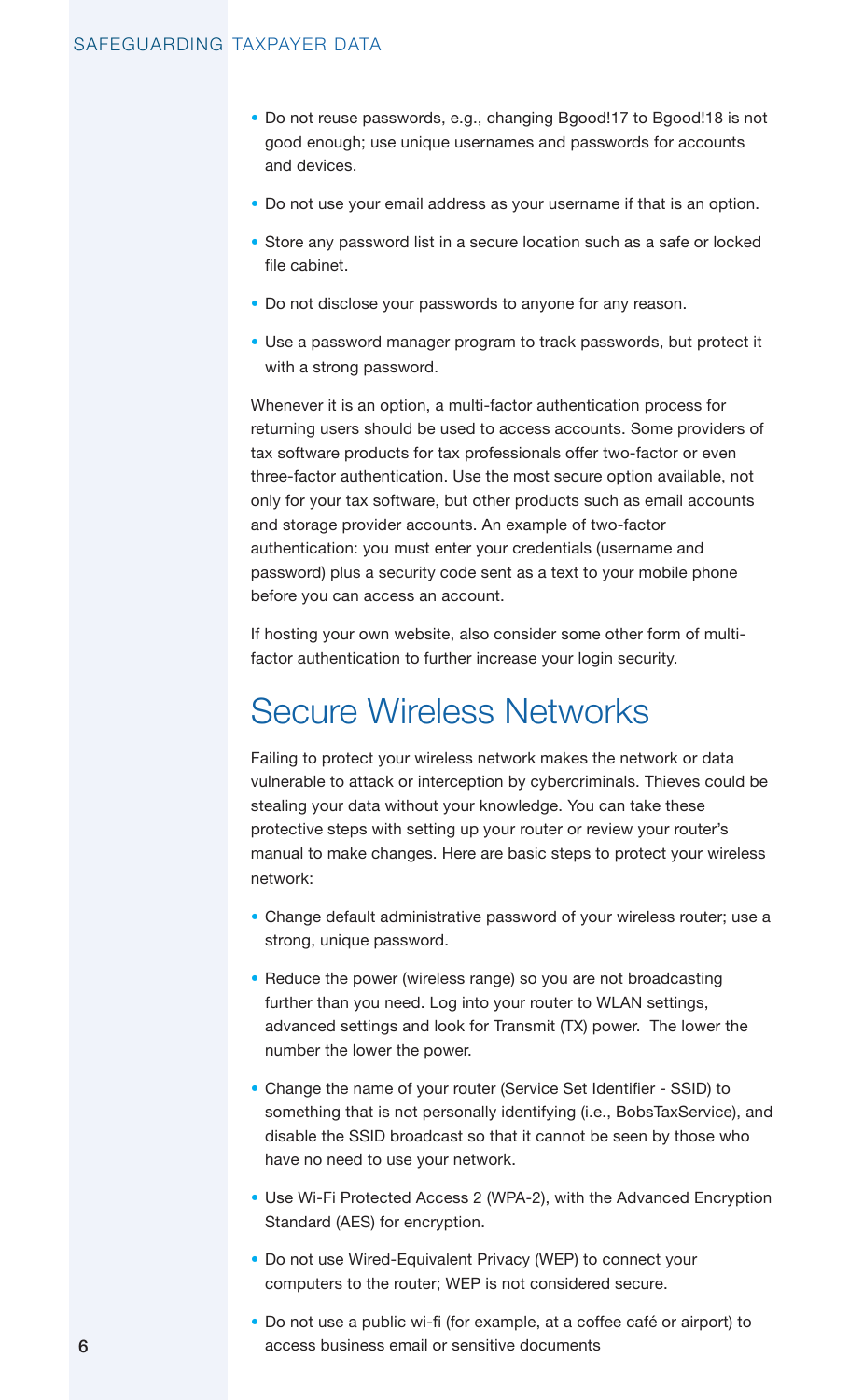<span id="page-6-0"></span>If firm employees must occasionally connect to unknown networks or work from home, establish an encrypted Virtual Private Networks (VPN) to allow for a more secure connection. A VPN provides a secure, encrypted tunnel to transmit data between a remote user via the Internet and the company network. Search for "Best VPNs" to find a legitimate vendor; major technology sites often provide lists of top services.

### Protect Stored Client Data

Cybercriminals work hard through various tactics to penetrate your network or trick you into disclosing passwords. They may steal the data, hold the data for ransom or use your own computers to complete and file fraudulent tax returns. Here are a few basic steps to protect client data stored on your systems:

- Use drive encryption to lock files and all devices; encrypted files require a password to open.
- Backup encrypted copies of client data to external hard drives (USBs, CDs, DVDs) or use cloud storage; keep external drives in a secure location; encrypt data before uploading to the cloud.
- Avoid attaching USB drives and external drives with client data to public computers.
- Avoid installing unnecessary software or applications to the business network; avoid offers for "free" software, especially security software, which is often a ruse by criminals; download software or applications only from official sites.
- Perform an inventory of devices where client tax data are stored, i.e., laptops, smart phones, tablets, external hard drives, etc.; inventory software used to process or send tax data, i.e., operating systems, browsers, applications, tax software, web sites, etc.
- Limit or disable internet access capabilities for devices that have stored taxpayer data.
- Delete all information from devices, hard drives, USBs (flash drives), printers, tablets or phones before disposing of devices; some security software include a "shredder" that electronically destroys stored files.
- Physically destroy hard drives, tapes, USBs, CDs, tablets or phones by crushing, shredding or burning; shred or burn all documents containing taxpayer information before throwing away.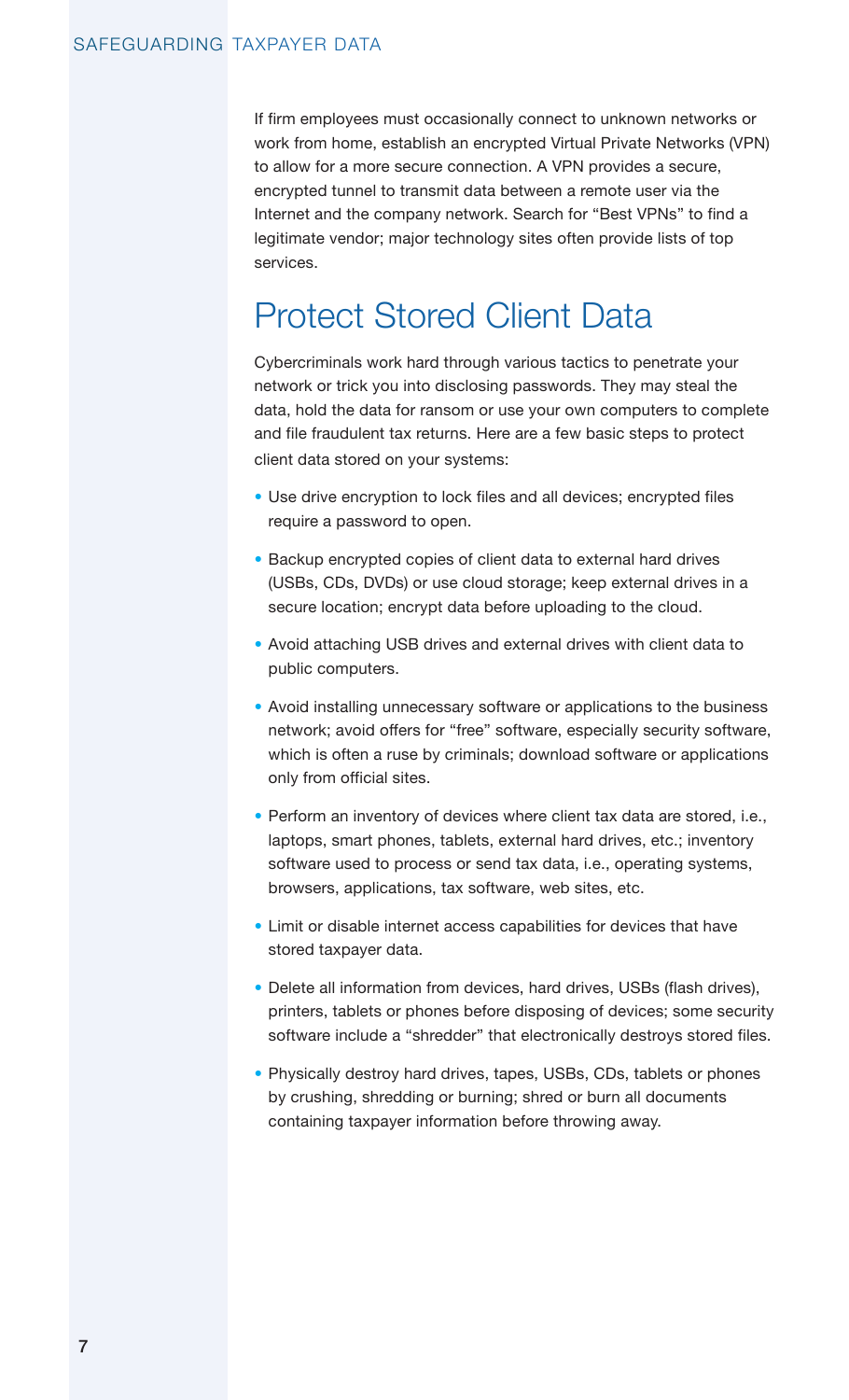# <span id="page-7-0"></span>**Be on Guard**

### Spot Data Theft

You or your firm may be a victim and not even know it. Here are some common clues to data theft:

- Client e-filed tax returns begin to reject because returns with their Social Security numbers were already filed.
- Clients who haven't filed tax returns begin to receive authentication letters (5071C, 4883C, 5747C) from the IRS.
- Clients who haven't filed tax returns receive refunds.
- Clients receive tax transcripts they did not request.
- Clients who created an IRS online services account receive an IRS notice that their account was accessed or IRS emails stating their account has been disabled; or, clients receive an IRS notice that an IRS online account was created in their names.
- The number of returns filed with tax practitioner's Electronic Filing Identification Number (EFIN) exceeds number of clients.
- Tax professionals or clients responding to emails that practitioner did not send.
- Network computers running slower than normal.
- Computer cursors moving or changing numbers without touching the keyboard.
- Network computers locking out tax practitioners.

### Monitor EFIN/PTINs

You can obtain a weekly report of the number of tax returns filed with your Electronic Filing Identification Number or your Preparer Tax Identification Number. Only those preparers who are attorneys, CPAs, enrolled agents or Annual Filing Season Program participants and who file 50 or more returns may obtain PTIN information. Weekly checks will help flag any abuses. Here's how:

For EFIN totals:

- Access your e-Services account and your EFIN application;
- Select "EFIN Status" from the application;
- Contact the IRS e-help Desk if the return totals exceed the number of returns you filed.

For PTIN totals: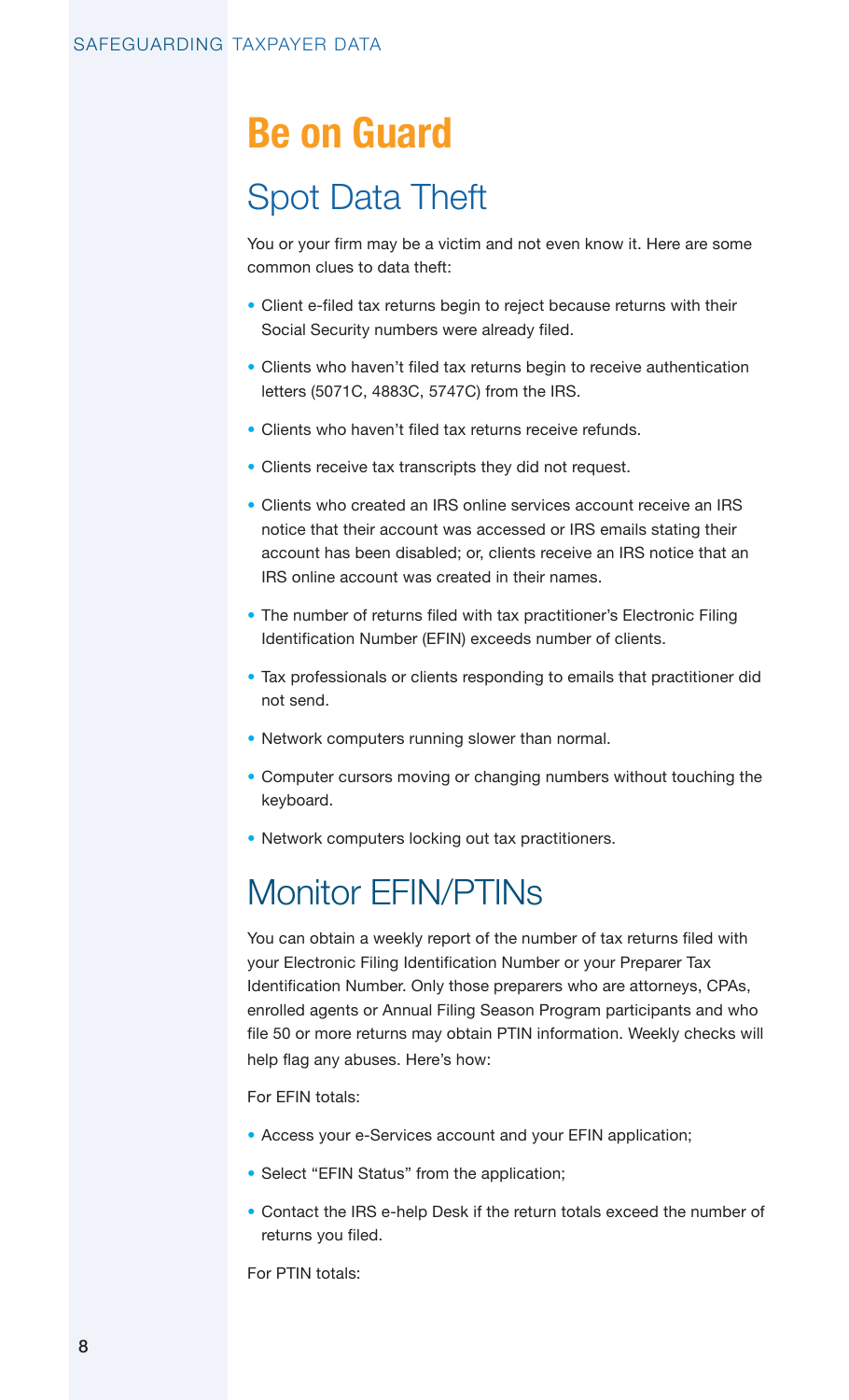- <span id="page-8-0"></span>• Access your online PTIN account;
- Select "View Returns Filed Per PTIN;"
- Complete Form 14157, Complaint: Tax Return Preparer, to report excessive use or misuse of PTIN.

If you have a Centralized Authorization File (CAF) number, make sure you keep your authorizations up to date. Remove authorizations for taxpayers who are no longer your clients. (See "Withdrawal of Representation" in [Publication 947](https://www.irs.gov/pub/irs-pdf/p947.pdf), Practice Before the IRS and Power of Attorney.)

### Recognize Phishing Scams

All employees in your office must be educated on the dangers of phishing scams. These scams can result in cybercriminals taking over your computer or accounts to steal client data.

- A common way cybercriminals steal data is by using phishing scams. An even more successful tactic is called spear phishing, where the thief specifically targets you or your firm, perhaps seeing your email address from the office website.
- The thief may pose as your tax software provider, your data storage provider, the IRS or even a prospective client. The thief may pose as your bank or as a professional colleague whose email was compromised. See [Don't Take the Bait.](https://www.irs.gov/e-file-providers/dont-take-the-bait)
- Thieves may hijack your email account to send spam emails under your name, tricking colleagues and clients into disclosing information.
- Generally, phishing or spear phishing emails have an urgent subject line. Example: Update Your Account Now. The objective is to entice you to open a link or an attachment.
	- Link: The link may take you to a fake web page designed to look like a familiar website. Example: IRS e-Services. Again, there will be a call to action, such as "Click here NOW." You may be asked to enter your username and password for an account, but you actually are disclosing your credentials to thieves.
	- Attachment: The attachment may contain computer code called malware that can infect your computer and network systems. A common malware is keystroke tracking, which allows the criminal to see the words you type on your device, eventually disclosing your username and password to various accounts. In turn, this gives them access to your tax software provider, bank or encrypted client files.
- A legitimate business will never email and request personal or sensitive information be sent to them via email, unless through a secured mail service.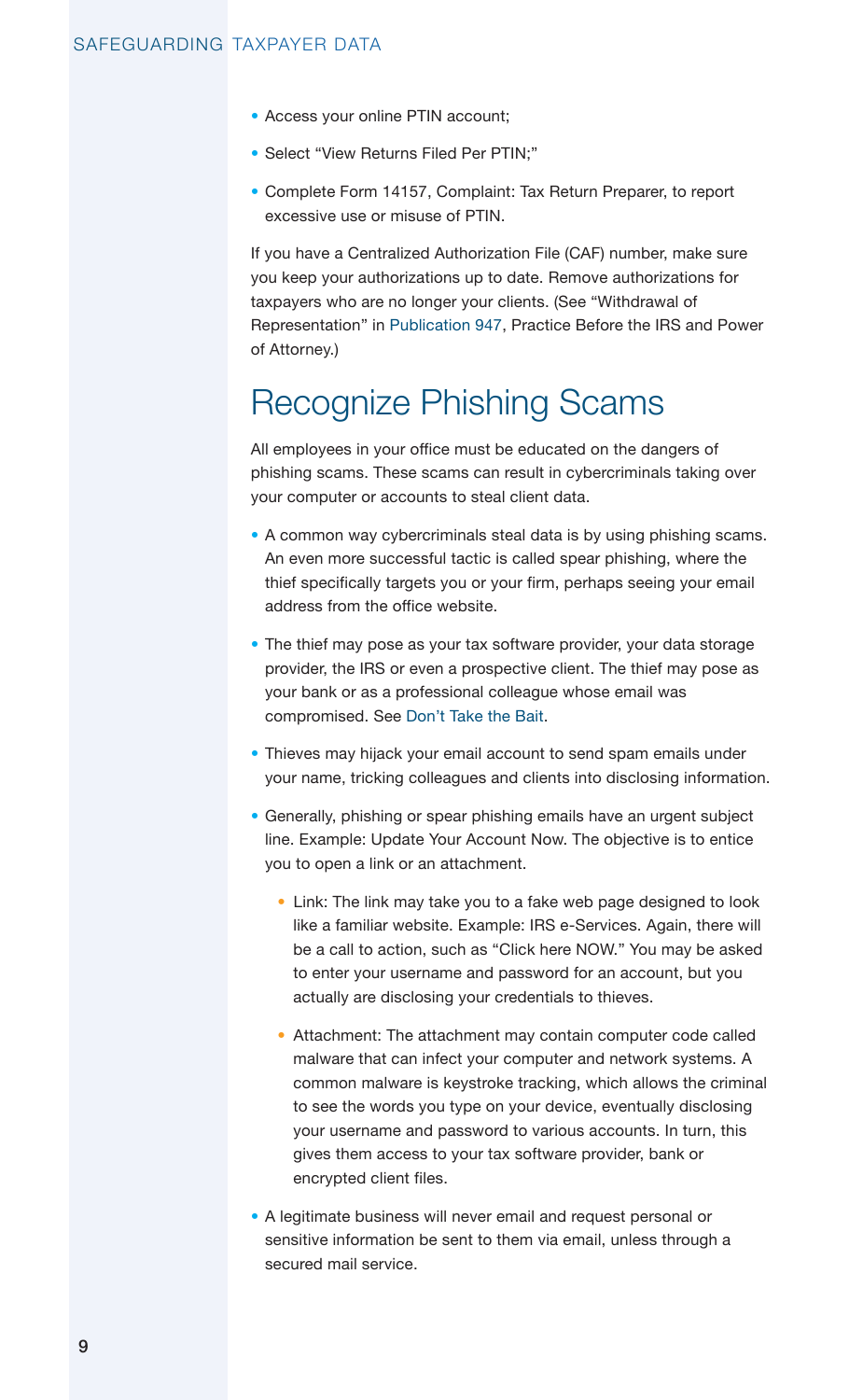### <span id="page-9-0"></span>Guard Against Phishing Emails

Educated employees are the key to avoiding phishing scams, but these simple steps also can help protect against stolen data:

- Use separate personal and business email accounts; protect email accounts with strong passwords and two-factor authentication if available.
- Install an anti-phishing tool bar to help identify known phishing sites. Anti-phishing tools may be included in security software products.
- Use security software to help protect systems from malware and scan emails for viruses.
- Never open or download attachments from unknown senders, including potential clients; make contact first by phone, for example.
- Send only password-protected and encrypted documents if you must share files with clients via email.
- Do not respond to suspicious or unknown emails; if IRS-related, forward to [phishing@irs.gov](mailto:phishing%40irs.gov?subject=).

### Be Safe on the Internet

Data security takes an ongoing awareness about the threats posed from a variety of sources, including browsing the Internet. Here are some general steps for staying safe while using the Internet or protecting your website.

- Keep your web browser software up to date so that it has the latest security features.
- Scan files using your security software before downloading to your computer.
- Delete web browser cache, temporary internet files, cookies and browsing history on a regular schedule.
- Look for the "S" in "HTTPS" connections for Uniform Resource Locator (URL) web addresses. The "S" stands for secure, e.g., https://www.irs.gov.
- Avoid accessing business emails or information from public wi-fi connections.
- Disable stored password feature offered by some operating systems.
- Enable your browser's pop-up blocker. Do not call any number from pop-ups claiming your computer has a virus or click on tools claiming to delete viruses.
- Do not download files, software or applications from unknown websites.
- Note if your browser homepage changes; it could be a sign of malware or an intrusion.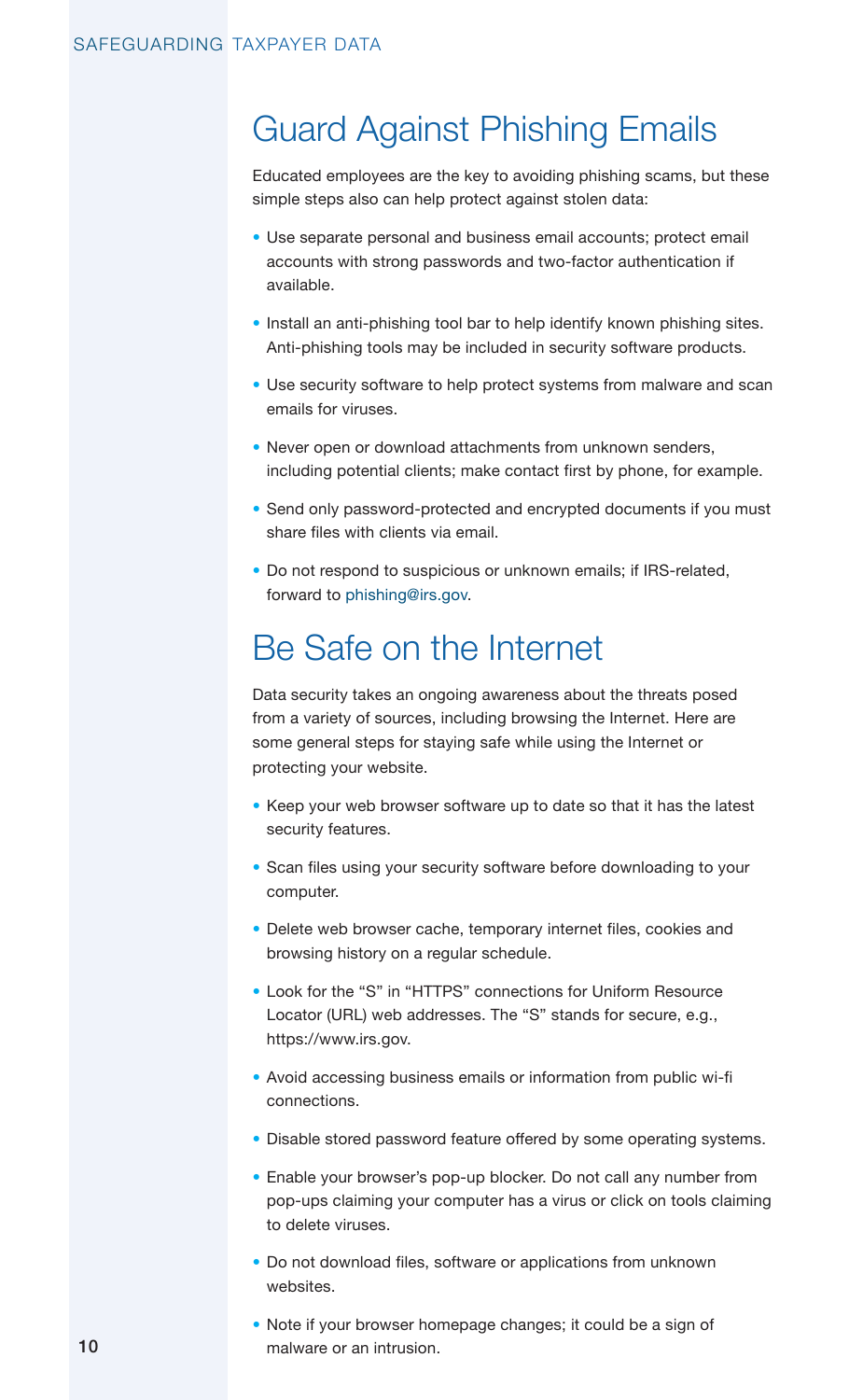# <span id="page-10-0"></span>**Report and Respond**

### Report Data Loss to IRS/States

Tax practitioners should report data losses or thefts immediately to the IRS so that appropriate precautions can be made to protect clients from fraudulent returns being filed in their names. Here's how to report data thefts to the IRS:

- Contact the IRS and law enforcement:
	- [Internal Revenue Service](https://www.irs.gov/businesses/small-businesses-self-employed/stakeholder-liaison-local-contacts-1), report client data theft to your local stakeholder liaison.
	- [Federal Bureau of Investigation,](https://www.fbi.gov/contact-us/field-offices) your local office (if directed by IRS).
	- [Secret Service,](http://www.secretservice.gov/contact/field-offices/) your local office (if directed by IRS).
	- Local police To file a police report on the data breach.
- Contact states in which you prepare state returns:
	- Email the Federation of Tax Administrators at [StateAlert@taxadmin.org](mailto:StateAlert%40taxadmin.org?subject=) to get information on how to report victim information to the states.
	- [State Attorneys General](http://www.naag.org/naag/attorneys-general/whos-my-ag.php) for each state in which you prepare returns. Most states require that the attorney general be notified of data breaches.
- Contact experts:
	- Security expert to determine the cause and scope of the breach, to stop the breach and to prevent further breaches from occurring.
	- Insurance company to report the breach and to check if your insurance policy covers data breach mitigation expenses.

For a complete checklist, see [Data Theft Information for Tax](https://www.irs.gov/individuals/data-theft-information-for-tax-professionals)  [Professionals.](https://www.irs.gov/individuals/data-theft-information-for-tax-professionals)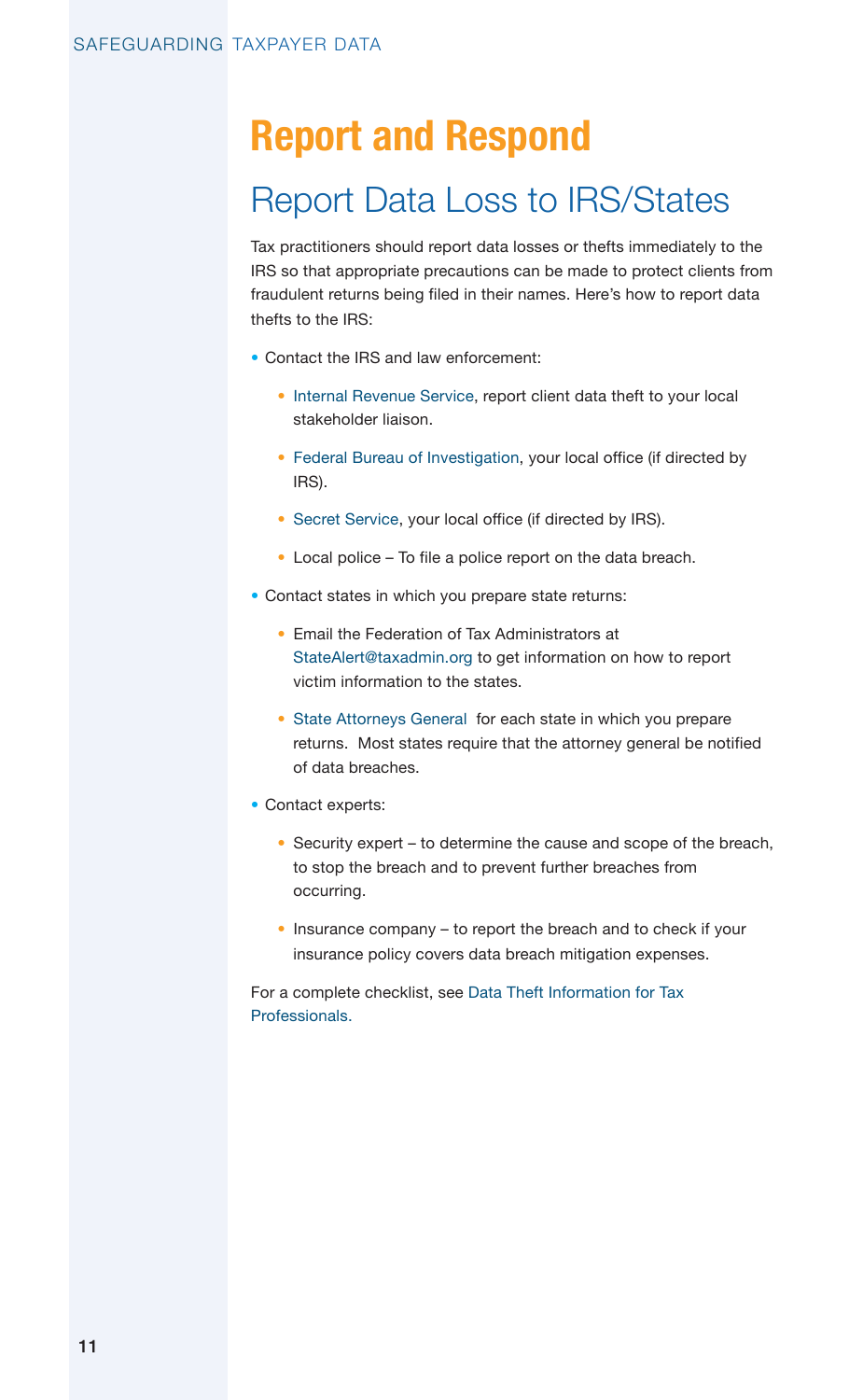### <span id="page-11-0"></span>Respond and Recover from a Data Loss

The Federal Trade Commission offers assistance to businesses who were victimized by data thefts and provides templates for letters that, for example, notify clients that a data loss has occurred. Here are some basic suggestions on how to recover from a data theft:

- Update your IRS Stakeholder Liaison with developments; IRS telephone assistors cannot accept third-party reports of identity theft.
- Review FTC's [Data Breach Response: A Guide for Business](https://www.ftc.gov/tips-advice/business-center/guidance/data-breach-response-guide-business) for helpful guidance in notifying clients and tips for responding and recovering.
- Determine how the intrusion or theft occurred and make any required fixes before resuming tax preparation activities and being issued a new Electronic Filing Identification Number (EFIN).
- Develop a continuity plan.
- Make full backups of all business data and files. If you weren't doing it before the data loss, start as soon as your systems are clean.
	- A routine backup means a data loss or ransomware attack (as well as a hurricane or flood) will not destroy all files.
	- Encrypt backed up files.
	- Consider a monthly backup schedule, or more often during the filing season.
	- Backup files after completing a routine system scan.
	- Use an external hard drive or cloud storage; encrypt files prior to uploading to the cloud.

Consult with your professional insurance provider about data theft protection.

- Insurance firms can help preparers recover from a theft.
- Insurance firms may help provide security experts to analyze protections or detect intrusions.

12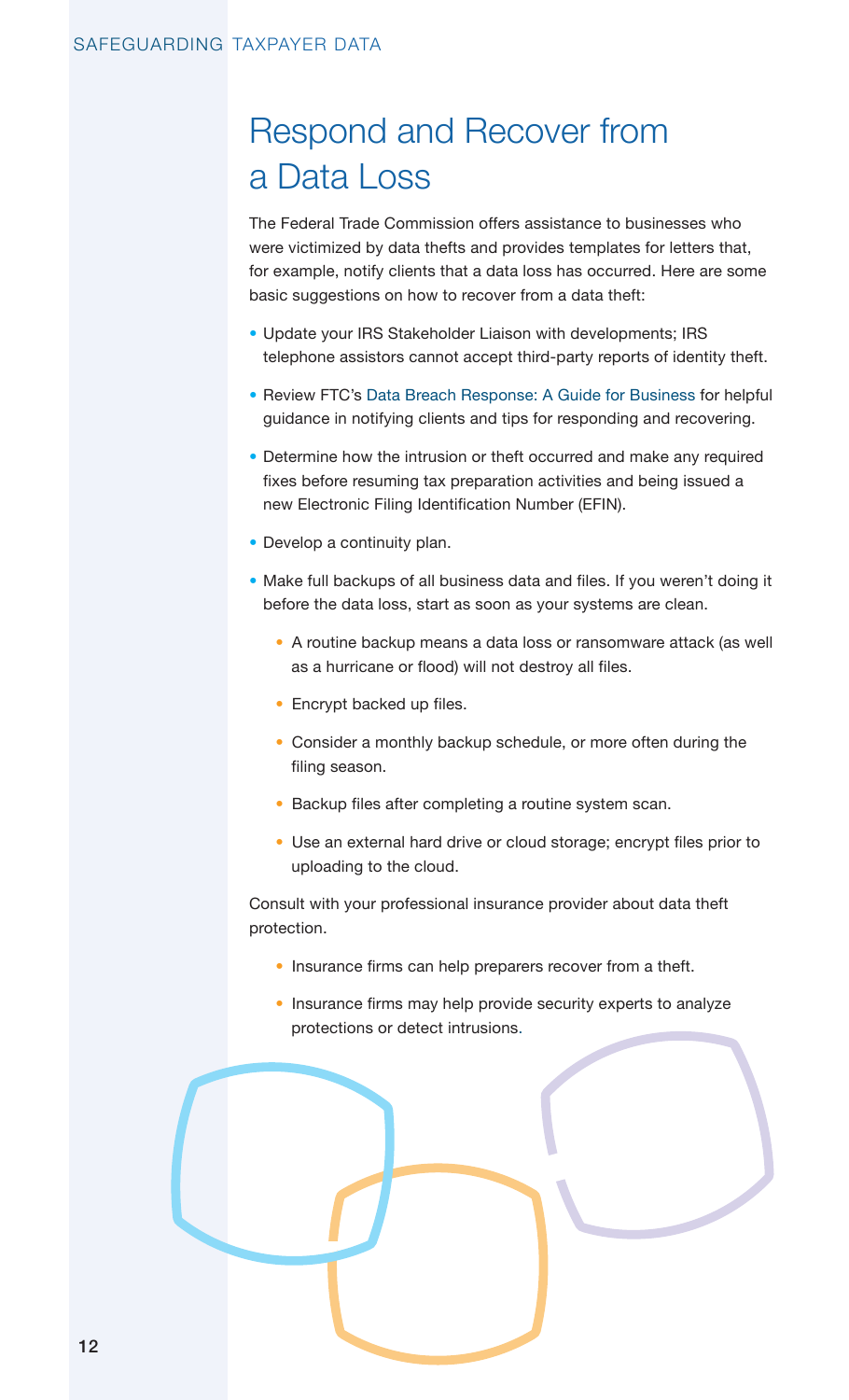# <span id="page-12-0"></span>**Comply with the FTC Safeguards Rule**

# Understand the FTC Safeguards Rule

Under the Safeguards Rule, financial institutions must protect the consumer information they collect. The Gramm-Leach-Bliley (GLB) Act requires companies defined under the law as "financial institutions" to ensure the security and confidentiality of this type of information. The "financial institutions" definition includes professional tax preparers.

As part of its implementation of the GLB Act, the [Federal Trade](http://www.ftc.gov)  [Commission](http://www.ftc.gov) issued the Safeguards Rule, which requires financial institutions under FTC jurisdiction to have measures in place to keep customer information secure. The [Safeguards Rule](https://www.ftc.gov/tips-advice/business-center/guidance/financial-institutions-customer-information-complying) requires companies to develop a written information security plan that describes their program to protect customer information.

# Comply with the FTC Safeguards Rule

According to the FTC, the required information security plan must be appropriate to the company's size and complexity, the nature and scope of its activities and the sensitivity of the customer information it handles. As part of its plan, each company must:

- designate one or more employees to coordinate its information security program;
- identify and assess the risks to customer information in each relevant area of the company's operation, and evaluate the effectiveness of the current safeguards for controlling these risks;
- design and implement a safeguards program, and regularly monitor and test it;
- select service providers that can maintain appropriate safeguards, make sure your contract requires them to maintain safeguards, and oversee their handling of customer information; and
- evaluate and adjust the program in light of relevant circumstances, including changes in the firm's business or operations, or the results of security testing and monitoring.

The requirements are designed to be flexible. Companies should implement safeguards appropriate to their own circumstances.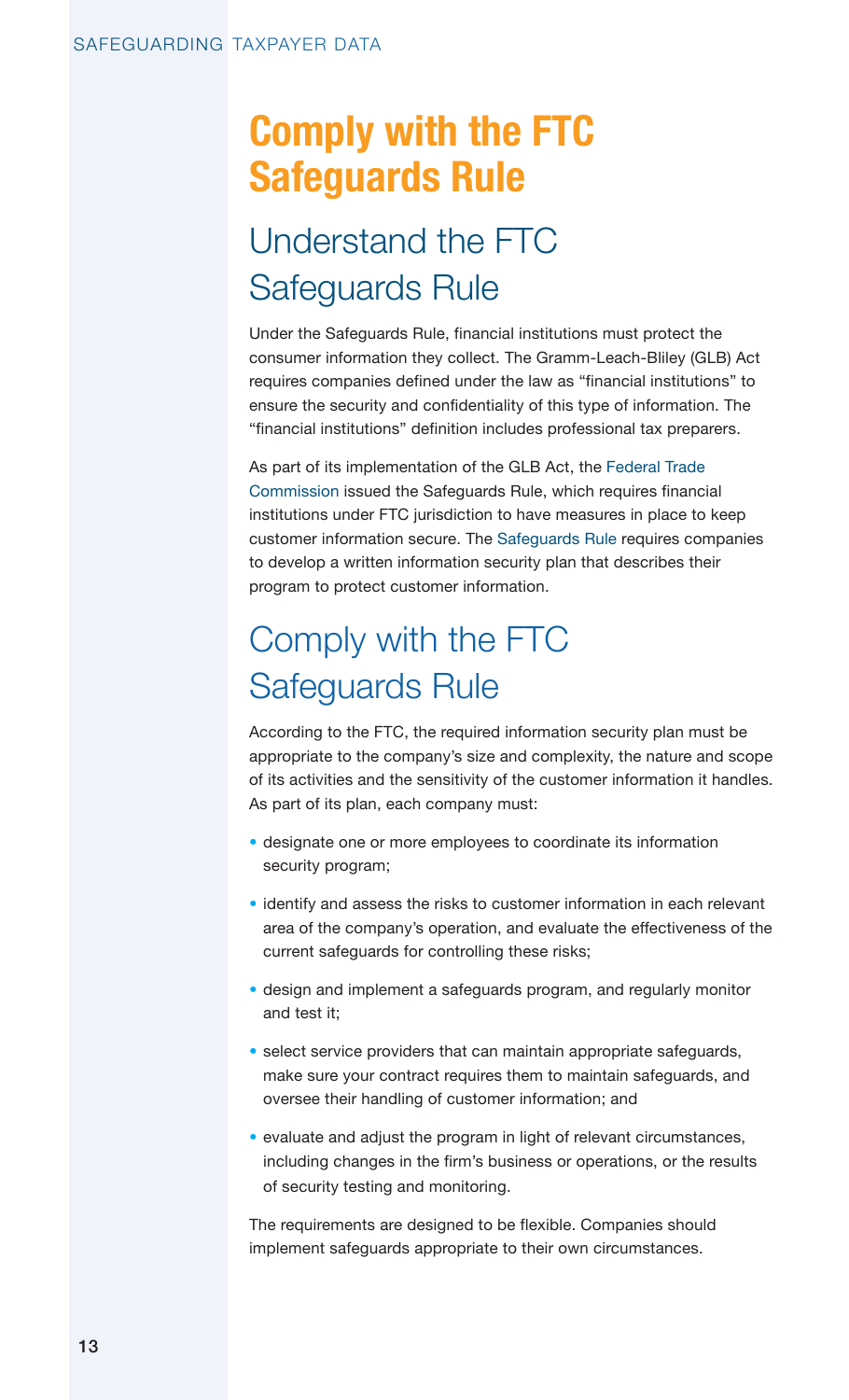### <span id="page-13-0"></span>Use the Safeguards Rule Checklist

The Safeguards Rule requires companies to assess and address the risks to customer information in all areas of their operation, including three areas that are particularly important to information security: Employee Management and Training; Information Systems; and Detecting and Managing System Failures.

Not each of these recommendations will apply to circumstances found in tax preparer offices, but they still provide a good guide for the creation of a security plan and reinforce IRS recommendations that tax professionals establish strong security protocols. The following checklist is from the FTC.

| <b>ONGOING</b> | <b>DONE</b> | N/A    | <b>Employee Management</b>                                                                                                                                                                                                                                                                                                                                                   |
|----------------|-------------|--------|------------------------------------------------------------------------------------------------------------------------------------------------------------------------------------------------------------------------------------------------------------------------------------------------------------------------------------------------------------------------------|
|                |             |        | and Training                                                                                                                                                                                                                                                                                                                                                                 |
| П              | □           | □      | The success of your information security plan depends largely on the employees<br>who implement it. Consider these steps:                                                                                                                                                                                                                                                    |
| ப              | $\Box$      | $\Box$ | Check references or doing background checks before hiring employees who will<br>have access to customer information.                                                                                                                                                                                                                                                         |
| П              | П           | п      | Ask every new employee to sign an agreement to follow your company's<br>confidentiality and security standards for handling customer information.                                                                                                                                                                                                                            |
| П              | П           | П      | Limit access to customer information to employees who have a business reason to<br>see it. For example, give employees who respond to customer inquiries access to<br>customer files, but only to the extent they need it to do their jobs.                                                                                                                                  |
| П              | □           | п      | Control access to sensitive information by requiring employees to use "strong"<br>passwords that must be changed on a regular basis. (Tough-to-crack passwords<br>require the use of at least six characters, upper- and lower-case letters, and a<br>combination of letters, numbers, and symbols.)<br>(IRS suggestion: passwords should be a minimum of eight characters.) |
| □              | П           | $\Box$ | Use password-activated screen savers to lock employee computers after a period<br>of inactivity.                                                                                                                                                                                                                                                                             |
| Ш              | П           | п      | Develop policies for appropriate use and protection of laptops, PDAs, cell phones,<br>or other mobile devices. For example, make sure employees store these devices<br>in a secure place when not in use. Also, consider that customer information in<br>encrypted files will be better protected in case of theft of such a device.                                         |
| П              | $\Box$      | $\Box$ | Train employees to take basic steps to maintain the security, confidentiality, and<br>integrity of customer information, including:                                                                                                                                                                                                                                          |
| Ш              | П           | П      | • Locking rooms and file cabinets where records are kept;                                                                                                                                                                                                                                                                                                                    |
| ш              | П           | П      | . Not sharing or openly posting employee passwords in work areas;                                                                                                                                                                                                                                                                                                            |
| Ш              | П           | П      | · Encrypting sensitive customer information when it is transmitted electronically via<br>public networks;                                                                                                                                                                                                                                                                    |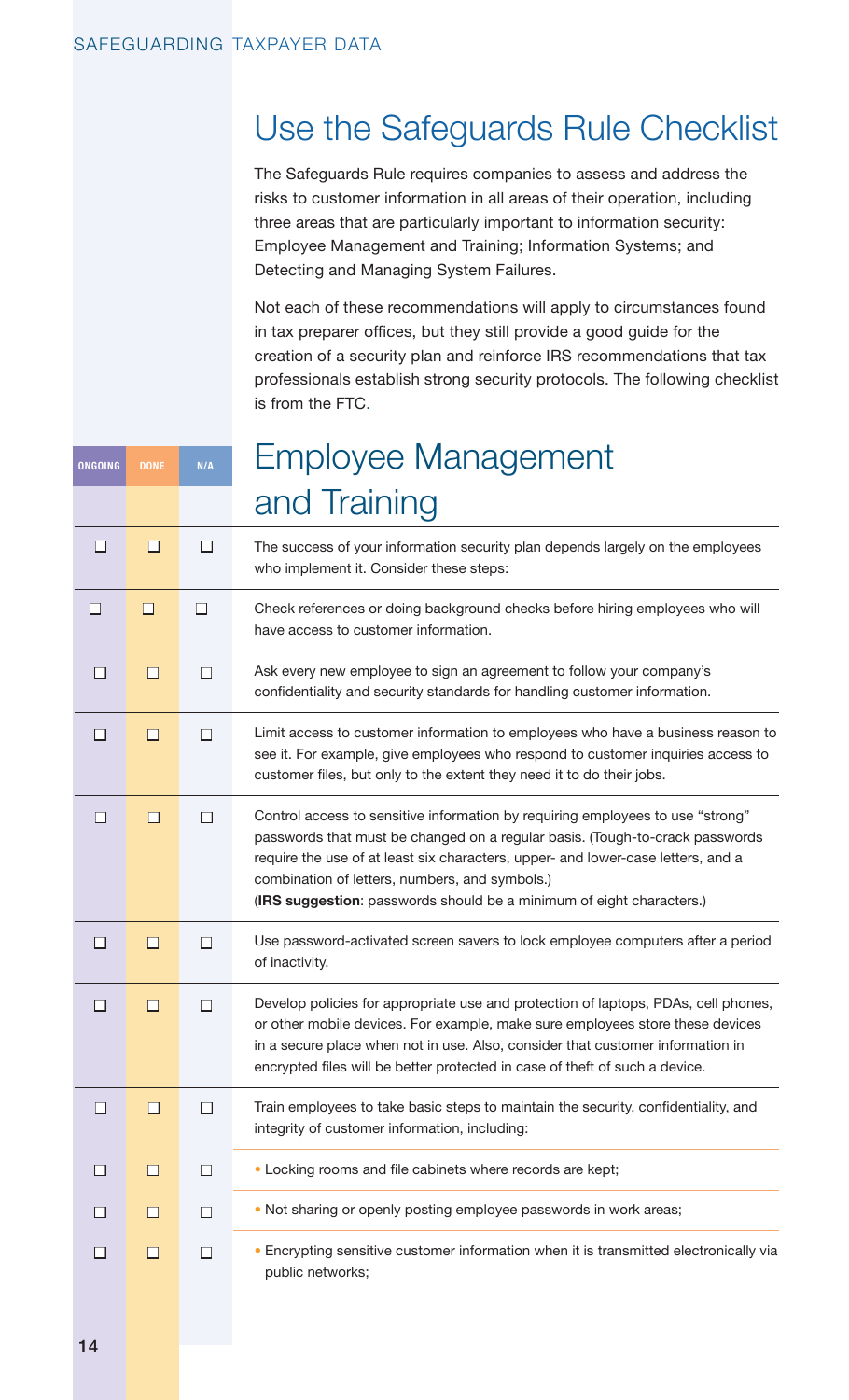<span id="page-14-0"></span>

| <b>ONGOING</b> | <b>DONE</b> | N/A |                                                                                                                                                                                                                                                                                                                                           |
|----------------|-------------|-----|-------------------------------------------------------------------------------------------------------------------------------------------------------------------------------------------------------------------------------------------------------------------------------------------------------------------------------------------|
| П              | $\Box$      | п   | • Referring calls or other requests for customer information to designated<br>individuals who have been trained in how your company safeguards personal<br>data; and                                                                                                                                                                      |
| п              | $\Box$      | П   | • Reporting suspicious attempts to obtain customer information to designated<br>personnel.                                                                                                                                                                                                                                                |
| ш              | $\Box$      | п   | Regularly remind all employees of your company's policy $-$ and the legal<br>requirement - to keep customer information secure and confidential. For example,<br>consider posting reminders about their responsibility for security in areas where<br>customer information is stored, like file rooms.                                    |
| $\Box$         | □           | П   | Develop policies for employees who telecommute. For example, consider<br>whether or how employees should be allowed to keep or access customer data<br>at home. Also, require employees who use personal computers to store or access<br>customer data to use protections against viruses, spyware, and other unauthorized<br>intrusions. |
| $\Box$         | ◻           | ⊔   | Impose disciplinary measures for security policy violations.                                                                                                                                                                                                                                                                              |
| $\mathsf{L}$   | $\Box$      | П   | Prevent terminated employees from accessing customer information by<br>immediately deactivating their passwords and user names and taking other<br>appropriate measures.                                                                                                                                                                  |
| □              | □           | □   | (IRS Suggestion: Add labels to documents to signify importance, such as<br>"Sensitive" or "For Official Business" to further secure paper documents.)                                                                                                                                                                                     |
|                |             |     | <b>Information Systems</b>                                                                                                                                                                                                                                                                                                                |
|                |             |     | Information systems include network and software design, and information<br>processing, storage, transmission, retrieval, and disposal. Here are some FTC<br>suggestions on maintaining security throughout the life cycle of customer<br>information, from data entry to data disposal:                                                  |
|                | ⊔           |     | Know where sensitive customer information is stored and store it securely. Make<br>sure only authorized employees have access. For example:                                                                                                                                                                                               |
|                | $\Box$      | ⊔   | • Ensure that storage areas are protected against destruction or damage from<br>physical hazards, like fire or floods.                                                                                                                                                                                                                    |
| H              | $\Box$      | □   | • Store records in a room or cabinet that is locked when unattended.                                                                                                                                                                                                                                                                      |
| П              | П           | П   | . When customer information is stored on a server or other computer, ensure<br>that the computer is accessible only with a "strong" password and is kept in a<br>physically-secure area.                                                                                                                                                  |
|                | $\Box$      | ⊔   | . Where possible, avoid storing sensitive customer data on a computer with an<br>Internet connection.                                                                                                                                                                                                                                     |
| ΙI             | ◘           | □   | . Maintain secure backup records and keep archived data secure by storing it off-<br>line and in a physically-secure area.                                                                                                                                                                                                                |
| П              | п           | □   | . Maintain a careful inventory of your company's computers and any other<br>equipment on which customer information may be stored.                                                                                                                                                                                                        |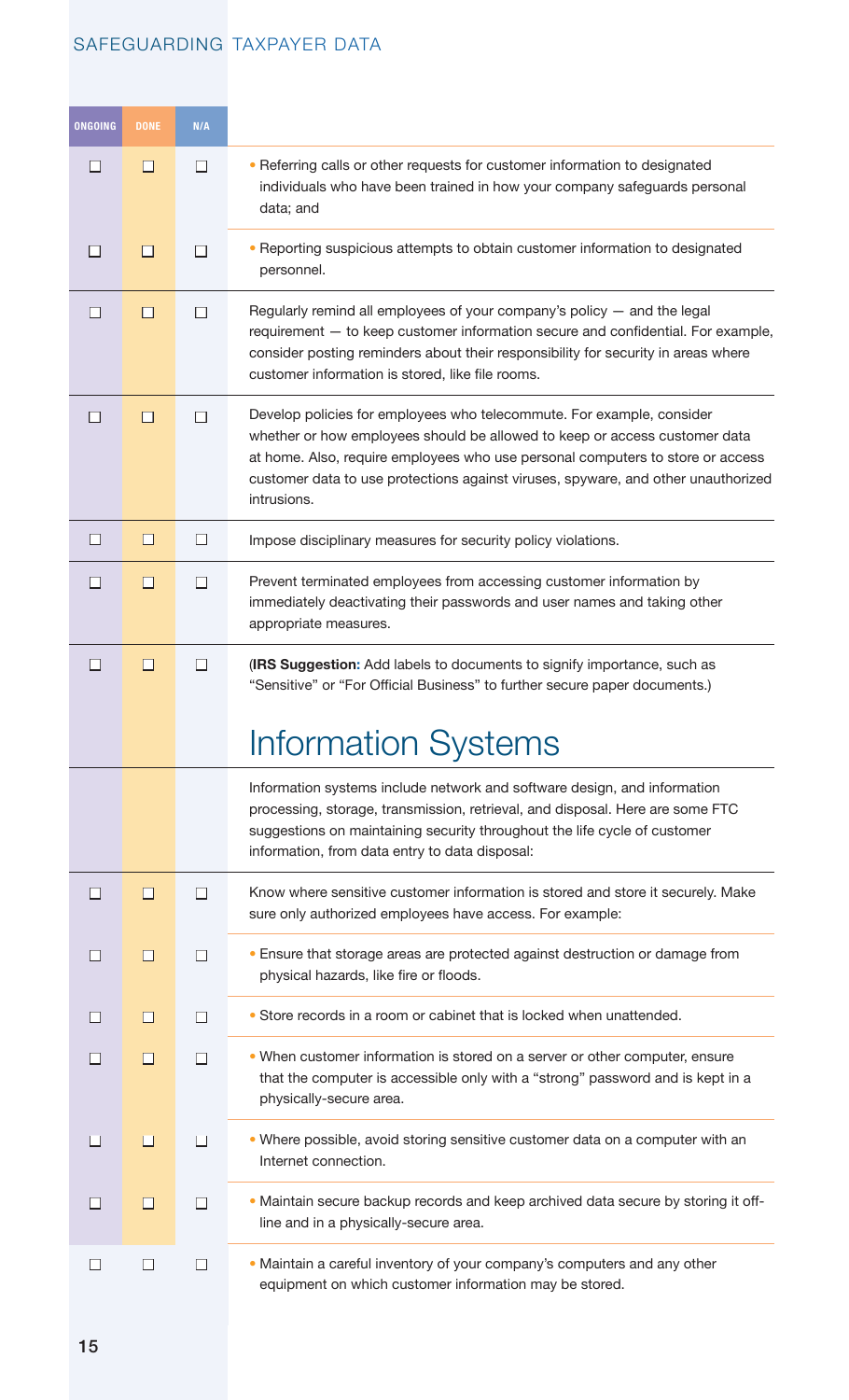<span id="page-15-0"></span>

| <b>ONGOING</b> | <b>DONE</b> | N/A    |                                                                                                                                                                                                                                                                                                                            |
|----------------|-------------|--------|----------------------------------------------------------------------------------------------------------------------------------------------------------------------------------------------------------------------------------------------------------------------------------------------------------------------------|
|                |             |        | Take steps to ensure the secure transmission of customer information. For<br>example:                                                                                                                                                                                                                                      |
| ш              | П           | П      | • When you transmit credit card information or other sensitive financial data, use a<br>Secure Sockets Layer (SSL) or other secure connection, so that the information is<br>protected in transit. (IRS Suggestion: Transport Layer Security 1.1 or 1.2 is newer<br>and more secure.)                                      |
| П              | $\Box$      | П      | . If you collect information online directly from customers, make secure<br>transmission automatic. Caution customers against transmitting sensitive data,<br>like account numbers, via email or in response to an unsolicited email or pop-up<br>message.                                                                 |
| П              | $\Box$      | П      | . If you must transmit sensitive data by email over the Internet, be sure to encrypt<br>the data.                                                                                                                                                                                                                          |
|                |             |        | Dispose of customer information in a secure way and, where applicable, consistent<br>with the FTC's Disposal Rule. For example:                                                                                                                                                                                            |
| П              | □           | П      | • Consider designating or hiring a records retention manager to supervise the<br>disposal of records containing customer information. If you hire an outside<br>disposal company, conduct due diligence beforehand by checking references or<br>requiring that the company be certified by a recognized industry group.    |
| П              | П           | п      | • Burn, pulverize, or shred papers containing customer information so that the<br>information cannot be read or reconstructed.                                                                                                                                                                                             |
| П              | П           | П      | • Destroy or erase data when disposing of computers, disks, CDs, magnetic<br>tapes, hard drives, laptops, PDAs, cell phones, or any other electronic media or<br>hardware containing customer information.                                                                                                                 |
|                |             |        | Detecting and Managing                                                                                                                                                                                                                                                                                                     |
|                |             |        | <b>System Failures</b>                                                                                                                                                                                                                                                                                                     |
|                |             |        | Effective security management requires your company to deter, detect, and defend<br>against security breaches. That means taking reasonable steps to prevent attacks,<br>quickly diagnosing a security incident, and having a plan in place for responding<br>effectively. Consider implementing the following procedures: |
| □              | □           | □      | Monitor the websites of your software vendors and read relevant industry<br>publications for news about emerging threats and available defenses.                                                                                                                                                                           |
| H              | ◘           | □      | Maintain up-to-date and appropriate programs and controls to prevent<br>unauthorized access to customer information. Be sure to:                                                                                                                                                                                           |
| ΙI             | ◘           | $\Box$ | • check with software vendors regularly to get and install patches that resolve<br>software vulnerabilities;                                                                                                                                                                                                               |
|                | П           | П      | · use anti-virus and anti-spyware software that updates automatically;                                                                                                                                                                                                                                                     |
|                | П           | П      | · maintain up-to-date firewalls, particularly if you use a broadband Internet<br>connection or allow employees to connect to your network from home or other<br>off-site locations;                                                                                                                                        |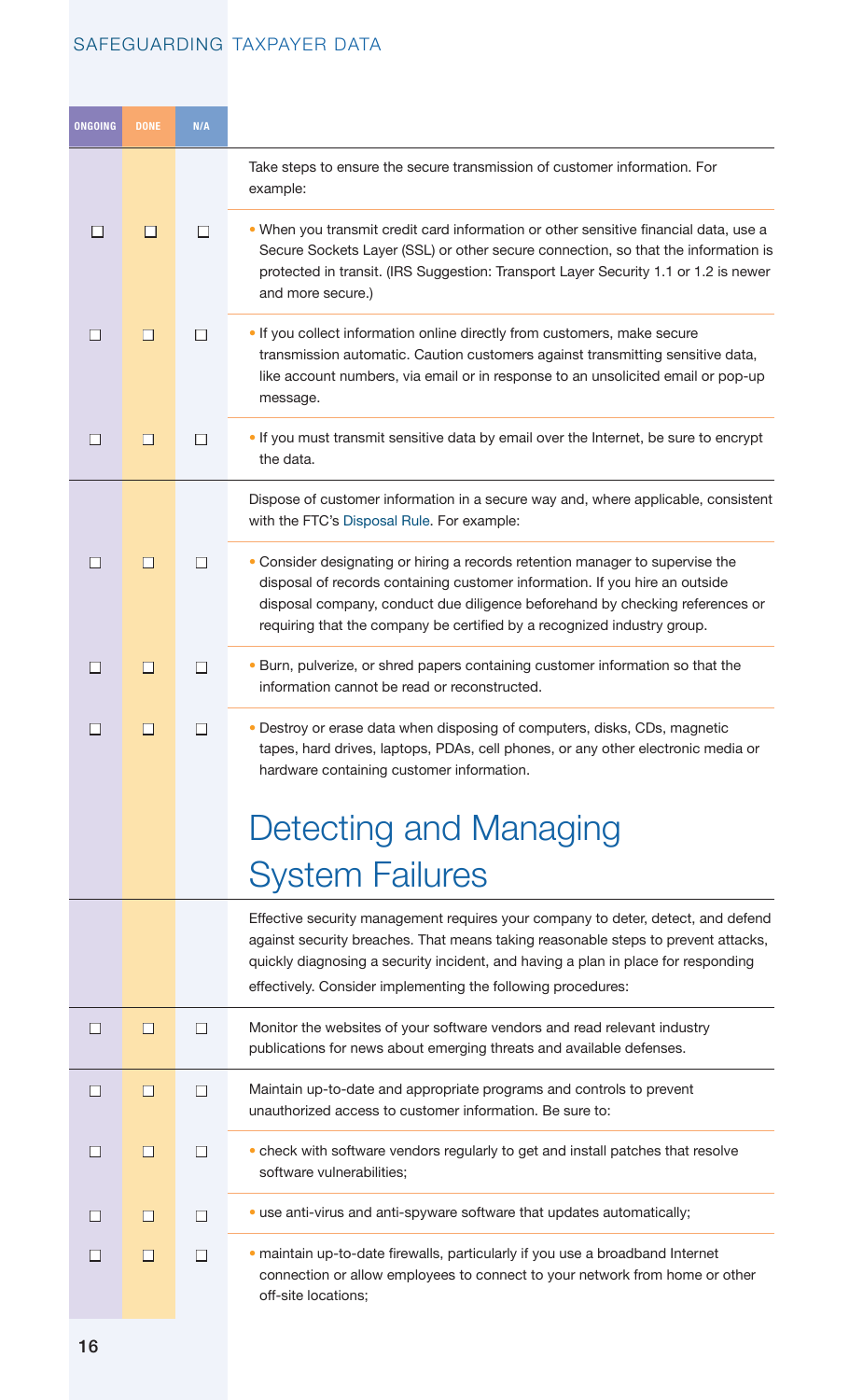| <b>ONGOING</b> | <b>DONE</b> | N/A    |                                                                                                                                                                                                                                                                                                |
|----------------|-------------|--------|------------------------------------------------------------------------------------------------------------------------------------------------------------------------------------------------------------------------------------------------------------------------------------------------|
|                | H           | H      | • regularly ensure that ports not used for your business are closed; and                                                                                                                                                                                                                       |
|                | H           | П      | • promptly pass along information and instructions to employees regarding any<br>new security risks or possible breaches.                                                                                                                                                                      |
|                |             |        | Use appropriate oversight or audit procedures to detect the improper disclosure or<br>theft of customer information. It's wise to:                                                                                                                                                             |
| П              | □           | П      | • keep logs of activity on your network and monitor them for signs of unauthorized<br>access to customer information;                                                                                                                                                                          |
| П              | П           | П      | • use an up-to-date intrusion detection system to alert you of attacks;                                                                                                                                                                                                                        |
| П              | П           | П      | • monitor both in- and out-bound transfers of information for indications of a<br>compromise, such as unexpectedly large amounts of data being transmitted from<br>your system to an unknown user; and                                                                                         |
| П              | П           | П      | • insert a dummy account into each of your customer lists and monitor the account<br>to detect any unauthorized contacts or charges.                                                                                                                                                           |
|                |             |        | Take steps to preserve the security, confidentiality, and integrity of customer<br>information in the event of a breach. If a breach occurs:                                                                                                                                                   |
| П              | □           | П      | • take immediate action to secure any information that has or may have been<br>compromised. For example, if a computer connected to the Internet is<br>compromised, disconnect the computer from the Internet;                                                                                 |
|                | П           | П      | • preserve and review files or programs that may reveal how the breach occurred;<br>and                                                                                                                                                                                                        |
| П              | $\Box$      | П      | • if feasible and appropriate, bring in security professionals to help assess the<br>breach as soon as possible.                                                                                                                                                                               |
|                |             |        | Consider notifying consumers, law enforcement, and/or businesses in the event of<br>a security breach. For example:                                                                                                                                                                            |
| □              | $\Box$      | $\Box$ | · notify consumers if their personal information is subject to a breach that poses a<br>significant risk of identity theft or related harm;                                                                                                                                                    |
| ⊔              | □           | □      | . notify law enforcement if the breach may involve criminal activity or there is<br>evidence that the breach has resulted in identity theft or related harm;                                                                                                                                   |
| $\Box$         | □           | □      | . notify the credit bureaus and other businesses that may be affected by the<br>breach. See Information Compromise and the Risk of Identity Theft: Guidance for<br>Your Business; and                                                                                                          |
| Ш              | □           | □      | • check to see if breach notification is required under applicable state law.                                                                                                                                                                                                                  |
| $\mathsf{L}$   | $\Box$      | $\Box$ | • (IRS suggestions: Practitioners who experience a data loss should contact the<br>IRS and the states. Also, consider having a technical support contract in place,<br>so that hardware events can be fixed within a reasonable time and with minimal<br>disruption to business availability.) |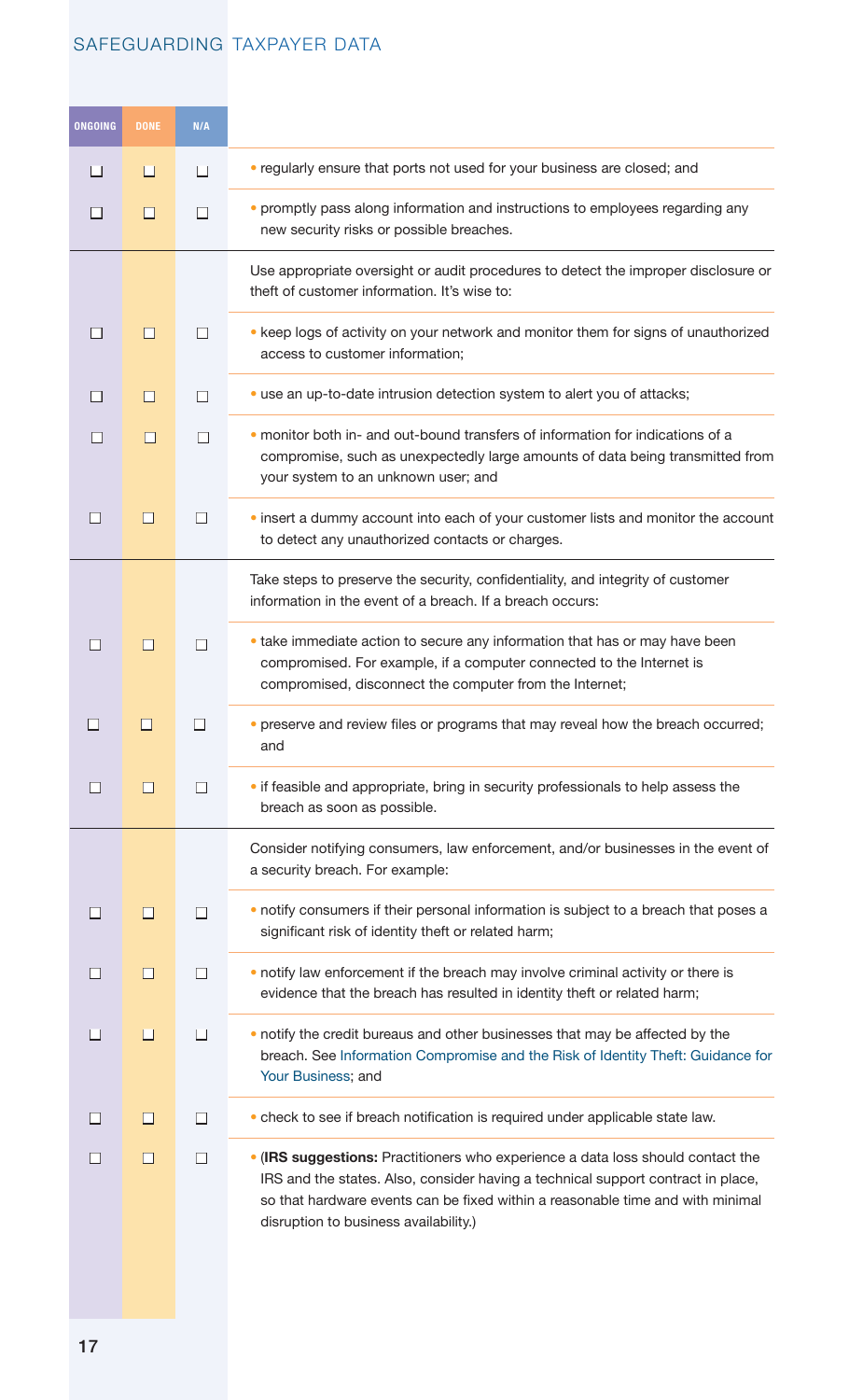# **Glossary**

#### **Adware**

Computer advertising software that may or may not monitor computer use to target ads.

#### **Confidentiality**

Restrictions placed on information access and disclosure, including means for protecting personal privacy and proprietary information.

#### **Denial of Service**

An attack that prevents or impairs the authorized use of networks, systems or applications by exhausting resources.

#### **Encrypt**

To convert plain text to unintelligible text using a cryptographic algorithm.

#### **Information Security**

The process that ensures the protection of information and information systems from unauthorized access, use, disclosure, disruption, modification or destruction.

#### **Intrusion Detection**

The act of detecting actions that attempt to compromise the confidentiality, integrity or availability of a resource.

#### **Keylogging**

The action of recording (logging) the keys struck on a keyboard, typically covertly, so that the person using the keyboard is unaware that their actions are being monitored. Often secretly downloaded by malware, keylogging enables the theft of usernames and passwords among other things.

#### **Malware**

Refers to malicious software (malware) programs designed to damage or perform other unwanted actions on a computer system. Examples of malware are viruses, worms, Trojan horses, and spyware.

#### **Management Safeguards**

The security safeguards or countermeasures for an information system that focus on the management of risk and the management of information system security.

#### **Multi-factor Authentication**

A security system that requires returning users to enter more than just credentials (username and password) to access an account or device, such as two-factor or three-factor authentication. Example: e-Services is protected by IRS Secure Access, a two-factor authentication process that requires returning users to enter their credentials and a security code sent as text to a mobile phone. Tax professionals should always use the highest multifactor authentication available.

#### **Operational Safeguards**

Security for an information system that is primarily implemented and executed by people rather than by a system.

#### **Phishing**

An attempt by an individual or group to solicit personal information from unsuspecting users by employing social engineering techniques. Phishing emails are crafted to appear as if they have been sent from a legitimate organization or known individual. These emails often attempt to entice users to click on a link that will take the user to a fraudulent website that appears legitimate.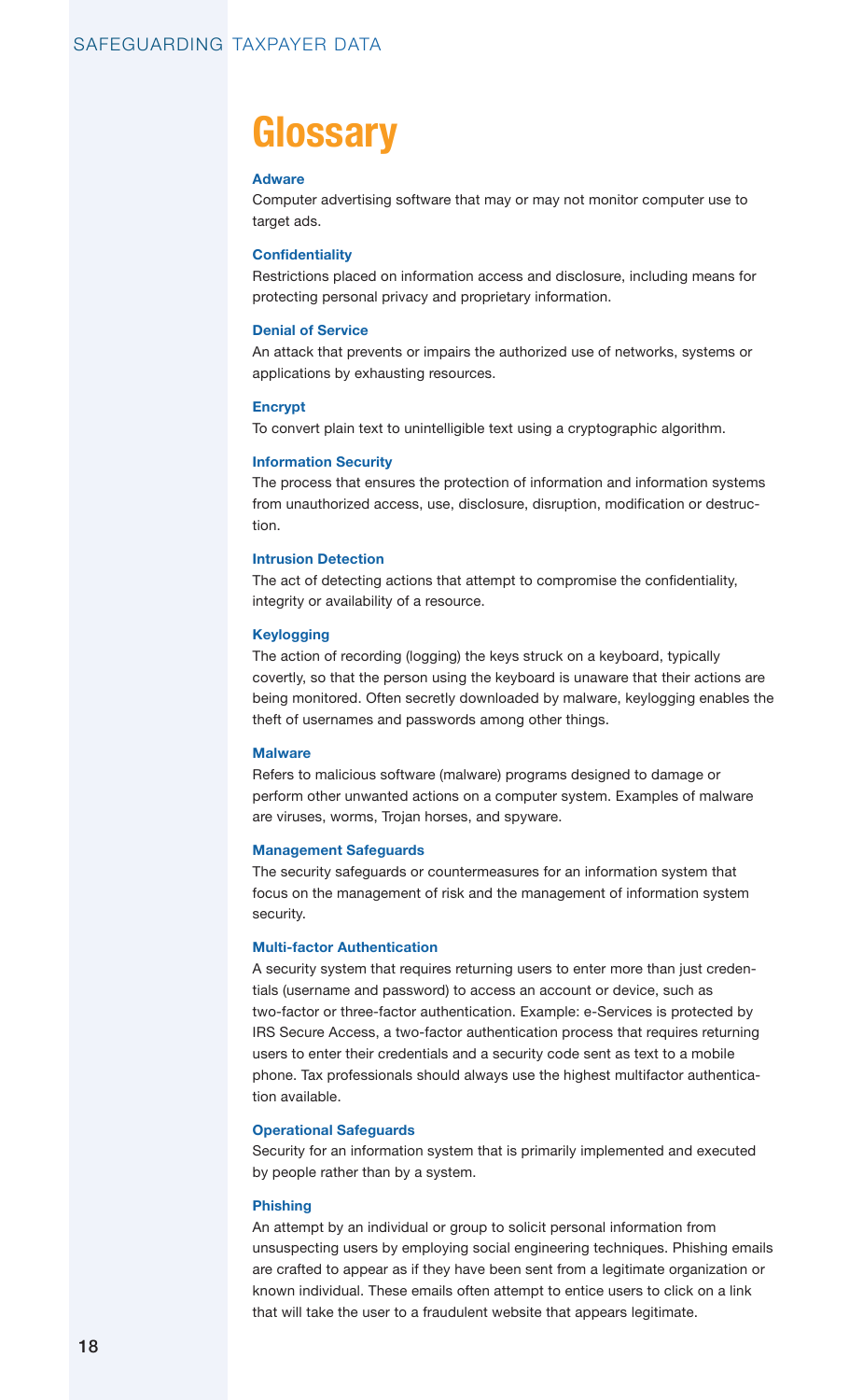#### **Ransomware**

A type of malicious software, or malware, designed to block access to a computer system until a ransom is paid. Ransomware is typically spread through phishing emails or by unknowingly visiting an infected website.

#### **Risk**

The likelihood that the unwanted impact of an incident will be realized.

#### **Risk Assessment**

The process of identifying risks and determining the probability of occurrence, the resulting impact and additional security controls that would mitigate this impact.

#### **Risk Management**

The process of managing risks through risk assessment; cost-benefit analysis; the selection, implementation, and assessment of security controls; and the formal authorization to operate the system. The process includes consideration of effectiveness, efficiency and constraints due to laws, directives, policies, or regulations.

#### **Safeguard**

Protective measures prescribed to meet the security requirements specified for an information system. Safeguards may include security features, management constraints, personnel security and security of physical structures, areas, and devices.

#### **Security Controls**

Safeguards designed to protect the confidentiality, integrity and availability of a system and its information.

#### **Security Plan**

Formal document that provides an overview of the security requirements for the information system and describes the security controls in place or planned for meeting those requirements.

#### **Spear Phishing**

Phishing attempts directed at specific individuals or companies; attackers may gather personal information about their target to increase their probability of success. This technique is by far the most successful on the Internet today, accounting for 91% of attacks

#### **Spyware**

Software installed into an information system to gather information on individuals or organizations without their knowledge.

#### **Social Engineering**

The manipulation of people into performing actions such as deviating from standard security practices or divulging confidential information that give attackers access to systems or confidential information.

#### **Technical Safeguards**

Controls for a system that are primarily implemented and executed by the information system through mechanisms contained in the hardware, software or firmware components of the system.

#### **Threat**

Any circumstance or event with the potential to adversely impact operations, assets or individuals through an information system via unauthorized access, destruction, disclosure, modification of information and/or denial of service.

#### **Trojan Horse**

A computer program used to attack a computer system by secretly allowing, among other things, unauthorized access or alteration of data or software.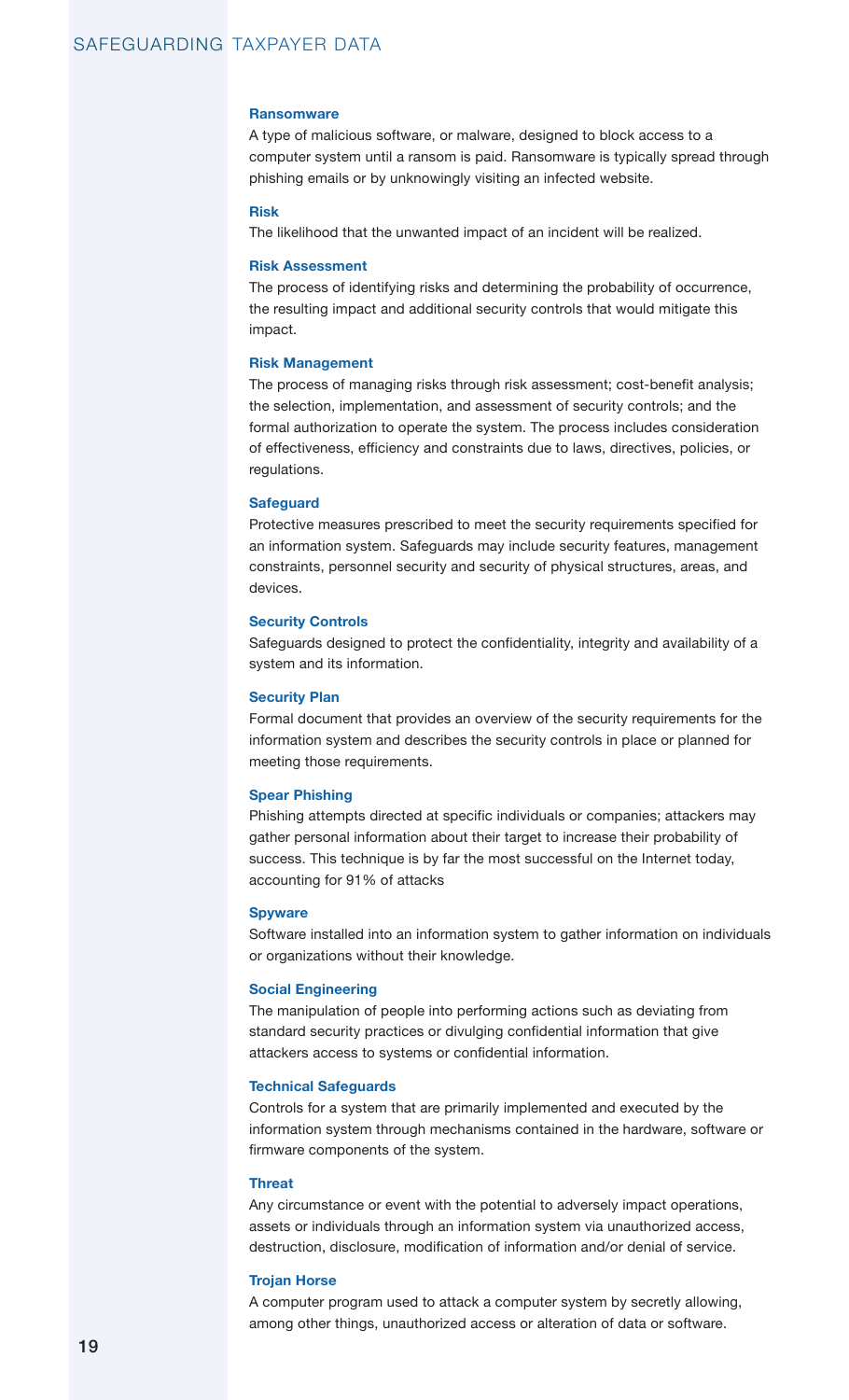#### **Virus**

A computer program used to compromise a computer system by performing functions that may be destructive. A virus may alter other programs to include a copy of itself and execute when the host program or other executable component is executed.

#### **Vulnerability**

Weakness in a system through procedures, internal controls or implementation that could be exploited or triggered by a threat source.

#### **Worm**

A computer program used to compromise a computer system by impacting performance. A worm can travel from computer to computer across network connections replicating itself.